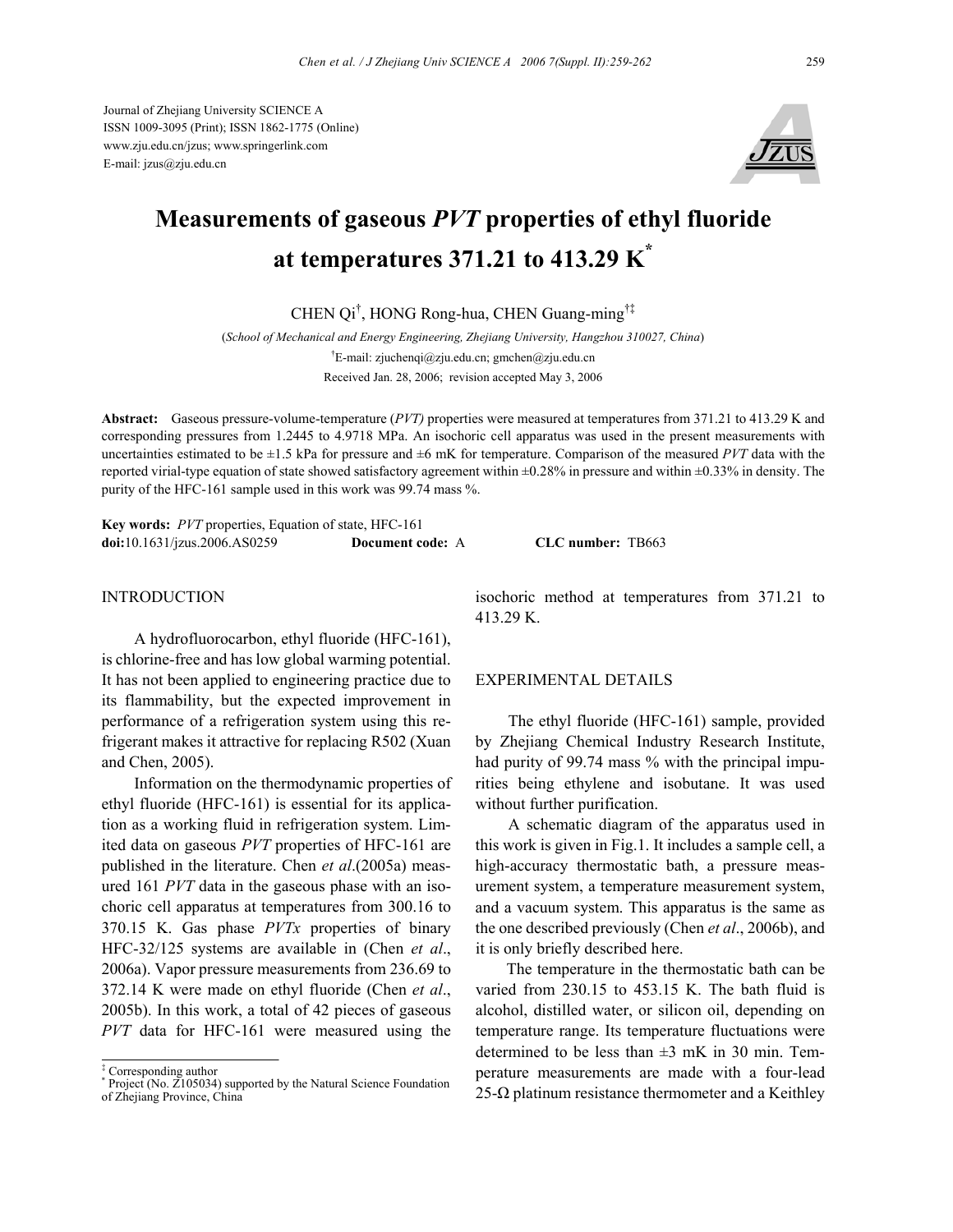

**Fig.1 Experimental apparatus. A: Keithley 2010 data acquisition/switch unit; B: personal computer; B1: sample cell; C: silicon-controlled switch; D: stirrer; DPD: differential pressure detector; E: evaporator; EV: expansion valve; F: condenser; G: compressor; H: heater; NH: nitrogen gas; NL: pressure damper; PT: pressure transducer; PRT: platinum resistance thermometer; PG: pressure gage; S: sample vessel; T: thermostatic bath; VM: vacuum gauge; VP: vacuum pump; V1 to V9: valves** 

2010 data acquisition/switch unit. The overall temperature uncertainty is  $\pm 6$  mK.

The pressure measurement system includes a pressure transducer, a diaphragm differential pressure detector, an oil-piston type dead-weight pressure gauge, and an atmospheric pressure gauge. The whole pressure measurement system has an uncertainty of  $\pm 1.5$  kPa in the pressure range from 0.1 to 6.0 MPa.

The sample cell was a heavy-walled isochoric metal vessel (about  $140.5 \text{ cm}^3$  in inner volume), made of 1Cr18Ni9Ti stainless steel. Before the experiment, the sample cell was rinsed with acetone to remove any residue from the previous experiment and vacuum pumped to about  $1 \times 10^{-2}$  Pa.

For the isochoric method, the vessel was filled with a known sample mass using a precision chemical balance with accuracy  $\pm 0.5$  mg, and maximum allowable mass 1.5 kg. The uncertainty in density values was estimated to be within  $\pm 0.15\%$  in the present work.

After filling the sample cell, the thermostat bath temperature was controlled to the experimental temperature. Once thermal equilibrium between the sample and the heat transfer fluid in the bath was

established and the pressure remained constant, the temperature and the pressure of the sample were measured and recorded in the computer.

### RESULTS AND DISCUSSION

In this study, 42 *PVT* data for ethyl fluoride were measured at temperatures from 371.21 to 413.29 K. Results of the isochoric measurements are given in Table 1. Because the volume of the sample cell underwent a small change at different temperatures, a temperature correction to the densities was made to compensate for the thermal expansion of the sample cell (Zhang and Zhao, 1987).

The data listed in Table 1 were compared with the truncated virial equation of state (Chen *et al*., 2005a). The equation was based on the following functional form:

$$
\frac{p}{\rho RT} = 1 + B\rho + C\rho^2 + D\rho^3, \qquad (1)
$$

where

$$
B=B_0+B_1T_{\rm r}^{-1}+B_2T_{\rm r}^{-2}+B_3T_{\rm r}^{-3}+B_4T_{\rm r}^{-6}+B_5T_{\rm r}^{-8},
$$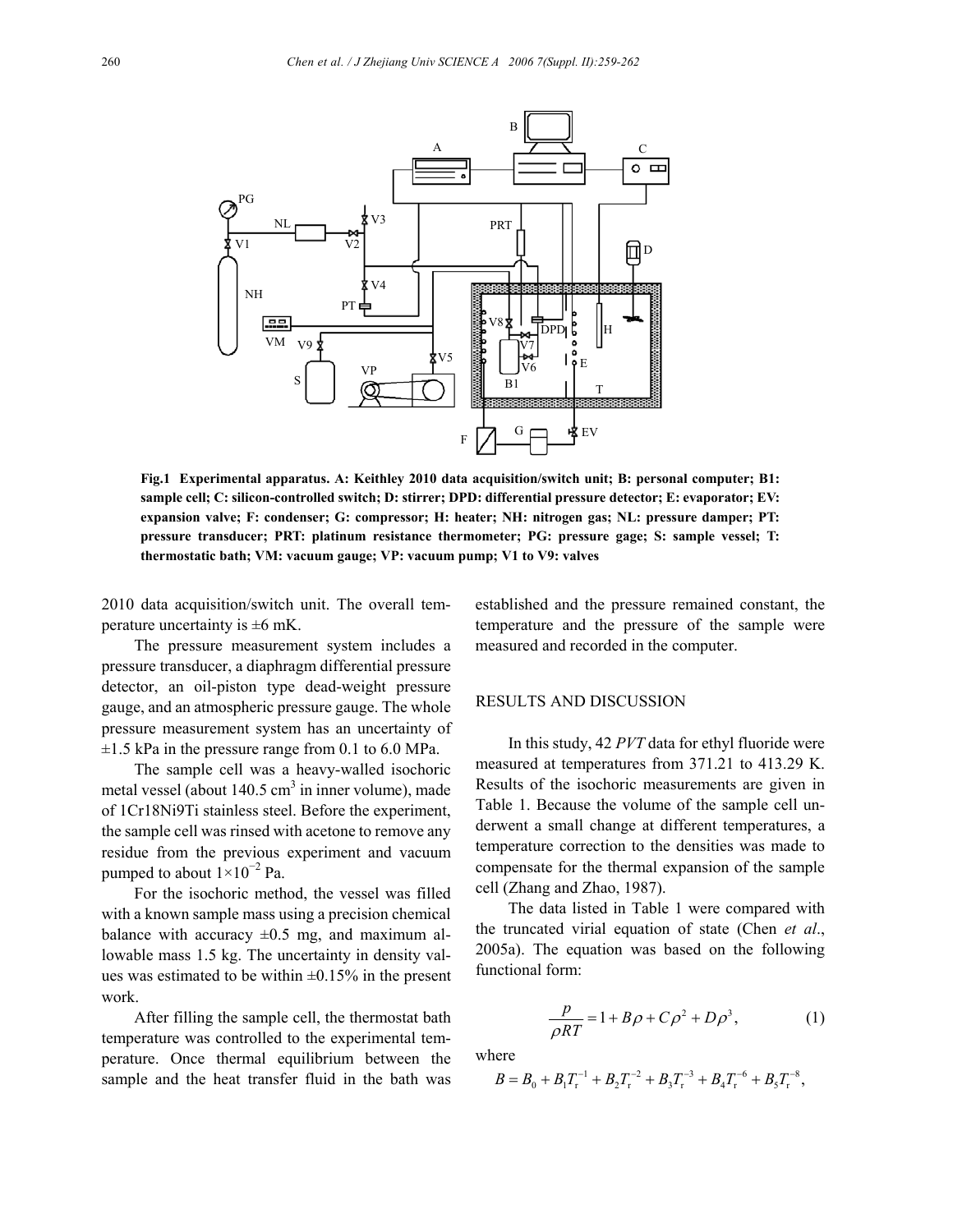$$
C = C_0 T_r^{-5} + C_1 T_r^{-6},
$$
  

$$
D = D_0 + D_1 T_r,
$$

 $T_r = T/T_c$ ,  $T_c = 375.31$  K is the critical temperature (Booth and Swinehart, 1935), *p* is the pressure in Pa; *T* the temperature in K;  $\rho$  the density in kg/m<sup>3</sup>; the gas constant  $R=173.2$  J/(K·kg), and the molar mass of HFC-161 is 48.06 g/mol.

Fig.2a represents the density deviations of the present *PVT* data from the virial equation of state in the gas phase. The maximum and average absolute density deviations from Eq.(1) are 0.33% and 0.14%, respectively. Fig.2b shows the pressure deviations of the measured *PVT* data from Eq.(1). The maximum and average absolute pressure deviations from Eq.(1) are 0.28% and 0.09%, respectively. The suitable range of Eq.(1) is from 0.6422 to 4.9718 MPa in pressure, from 300.16 to 413.29 K in temperature and from 13.920 to 104.590 kg/m<sup>3</sup> in density.

## **CONCLUSION**

In this work, a total of 42 gaseous *PVT* data on ethyl fluoride (HFC-161) were measured at temperatures from 371.21 to 413.29 K and corresponding pressures from 1.2445 to 4.9718 MPa using the isochoric method. The maximum uncertainties were estimated to be within  $\pm 1.5$  kPa,  $\pm 6$  mK and  $\pm 0.15\%$ for pressure, temperature, and density, respectively. Comparison of the measured *PVT* data with the reported virial-type equation of state showed satisfactory agreement within  $\pm 0.28\%$  in pressure and within  $\pm 0.33\%$  in density.

| T(K)   | p(MPa) | $\rho$ (kg/m <sup>3</sup> ) | T(K)   | p(MPa) | $\rho$ (kg/m <sup>3</sup> ) | T(K)   | p(MPa) | $\rho$ (kg/m <sup>3</sup> ) |
|--------|--------|-----------------------------|--------|--------|-----------------------------|--------|--------|-----------------------------|
| 373.28 | 1.2445 | 21.280                      | 398.21 | 2.9663 | 53.114                      | 371.26 | 3.8976 | 99.470                      |
| 378.26 | 1.2656 | 21.275                      | 403.19 | 3.0243 | 53.101                      | 374.22 | 3.9771 | 99.455                      |
| 383.24 | 1.2859 | 21.269                      | 408.18 | 3.0823 | 53.087                      | 377.20 | 4.0564 | 99.441                      |
| 388.25 | 1.3065 | 21.264                      | 413.21 | 3.1406 | 53.074                      | 380.30 | 4.1375 | 99.425                      |
| 393.20 | 1.3269 | 21.259                      | 371.21 | 3.4552 | 79.510                      | 383.26 | 4.2146 | 99.411                      |
| 398.22 | 1.3475 | 21.254                      | 373.18 | 3.4951 | 79.502                      | 386.25 | 4.2917 | 99.396                      |
| 403.30 | 1.3682 | 21.248                      | 378.15 | 3.5950 | 79.483                      | 389.31 | 4.3707 | 99.381                      |
| 408.28 | 1.3887 | 21.243                      | 383.18 | 3.6945 | 79.463                      | 392.28 | 4.4462 | 99.366                      |
| 413.28 | 1.4091 | 21.238                      | 388.25 | 3.7934 | 79.443                      | 395.23 | 4.5212 | 99.351                      |
| 373.17 | 2.6675 | 53.180                      | 393.24 | 3.8897 | 79.423                      | 398.28 | 4.5984 | 99.336                      |
| 378.16 | 2.7282 | 53.167                      | 398.22 | 3.9851 | 79.403                      | 401.29 | 4.6743 | 99.321                      |
| 383.17 | 2.7885 | 53.154                      | 403.21 | 4.0798 | 79.383                      | 404.26 | 4.7480 | 99.307                      |
| 388.24 | 2.8487 | 53.140                      | 408.25 | 4.1752 | 79.364                      | 408.30 | 4.8485 | 99.287                      |
| 393.23 | 2.9076 | 53.127                      | 413.17 | 4.2677 | 79.344                      | 413.29 | 4.9718 | 99.262                      |

**Table 1 Experimental** *PVT* **properties of HFC-161** 



**Fig.2 Density (a) and pressure (b) deviations of measured** *PVT* **data from values calculated from Eq.(1)**